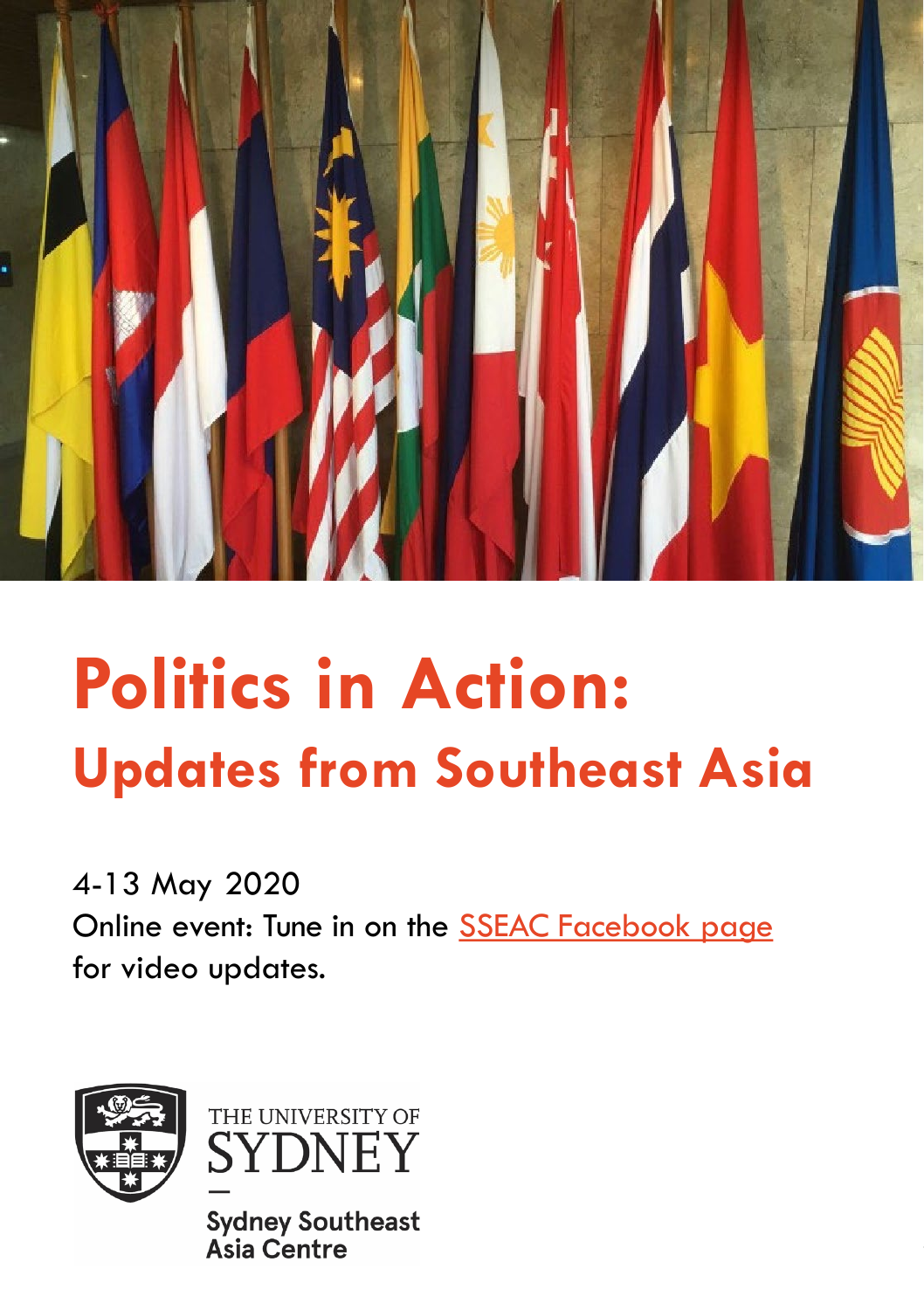#### **Sydney Southeast Asia Centre**

*The Sydney Southeast Asia Centre is forging Australia's relationship with one of the world's fastest growing regions by educating students and building new partnerships with academics and governments based on research excellence.* 

*With more than 500 academics across six faculties and three schools working on and in Southeast Asia, the University of Sydney has one of the highest concentrations of regional expertise in the world.*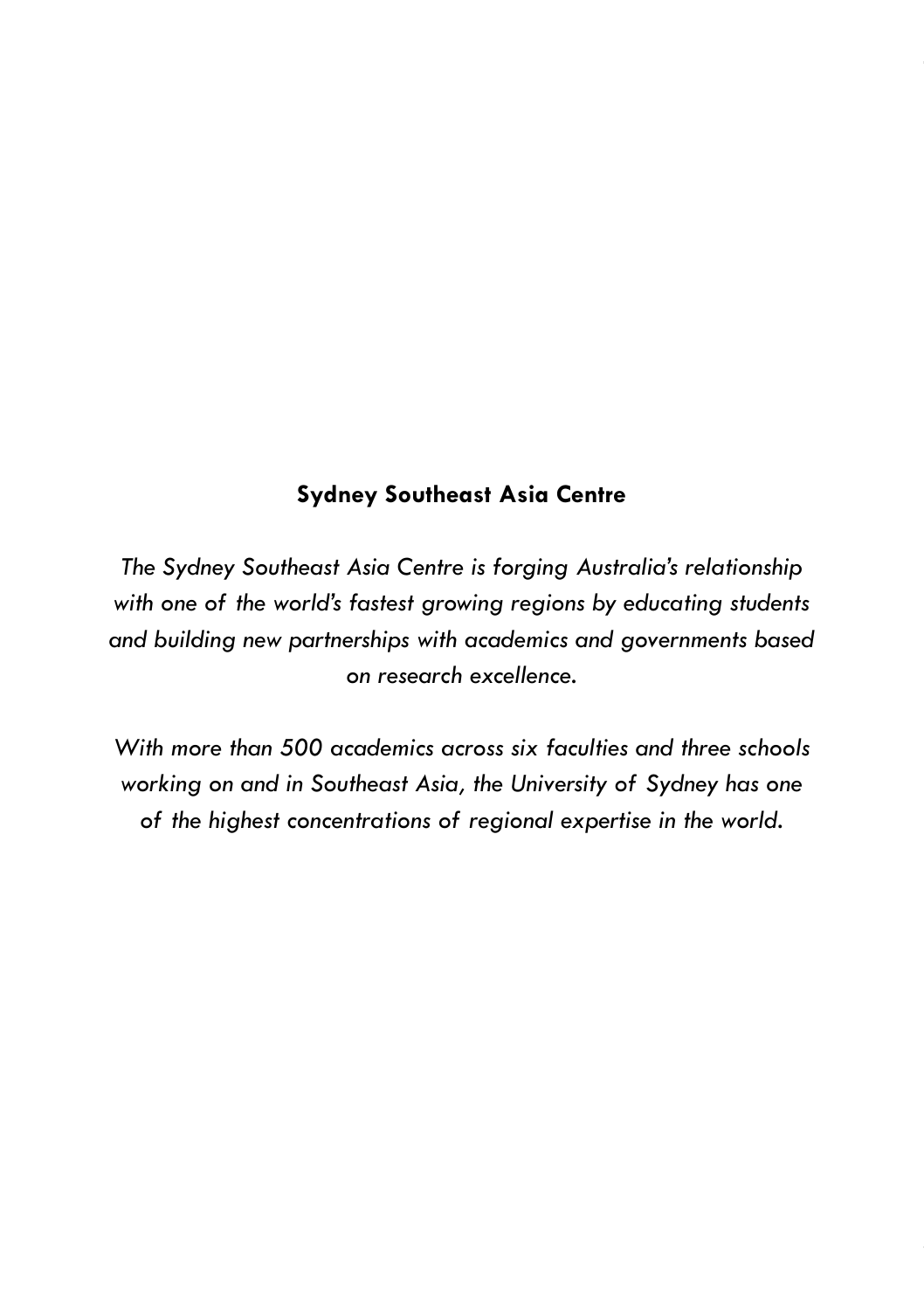## **Event proceedings**

In this public forum, invited experts provided an analysis of the current political situation in Indonesia, Laos, Malaysia, Myanmar, the Philippines, and Vietnam, and discuss the broader implications of events in these countries for our region.

Each of our country-specialists will record a 15-minute video presentation which will be made available in the week of 4-8 May 2020.

Following each presentation, audience members will be invited to send in their questions by filling out [this survey](https://www.surveymonkey.com/r/KH5H7FK) **by 4pm, Friday 8 May 2020**.

The speakers will then record short videos responding to the main questions raised by the audience, which will be made available in the week of 11-15 May 2020.

All videos recorded as part of Politics in Action 2020 will be made available for public viewing on our **[Facebook page](https://www.facebook.com/sydneysoutheastasiacentre/)** and our [YouTube channel](https://www.youtube.com/channel/UC8Ywbmz8Yq-bKtJR7KdNjkw?view_as=subscriber) from the 4th of May 2020 onwards.

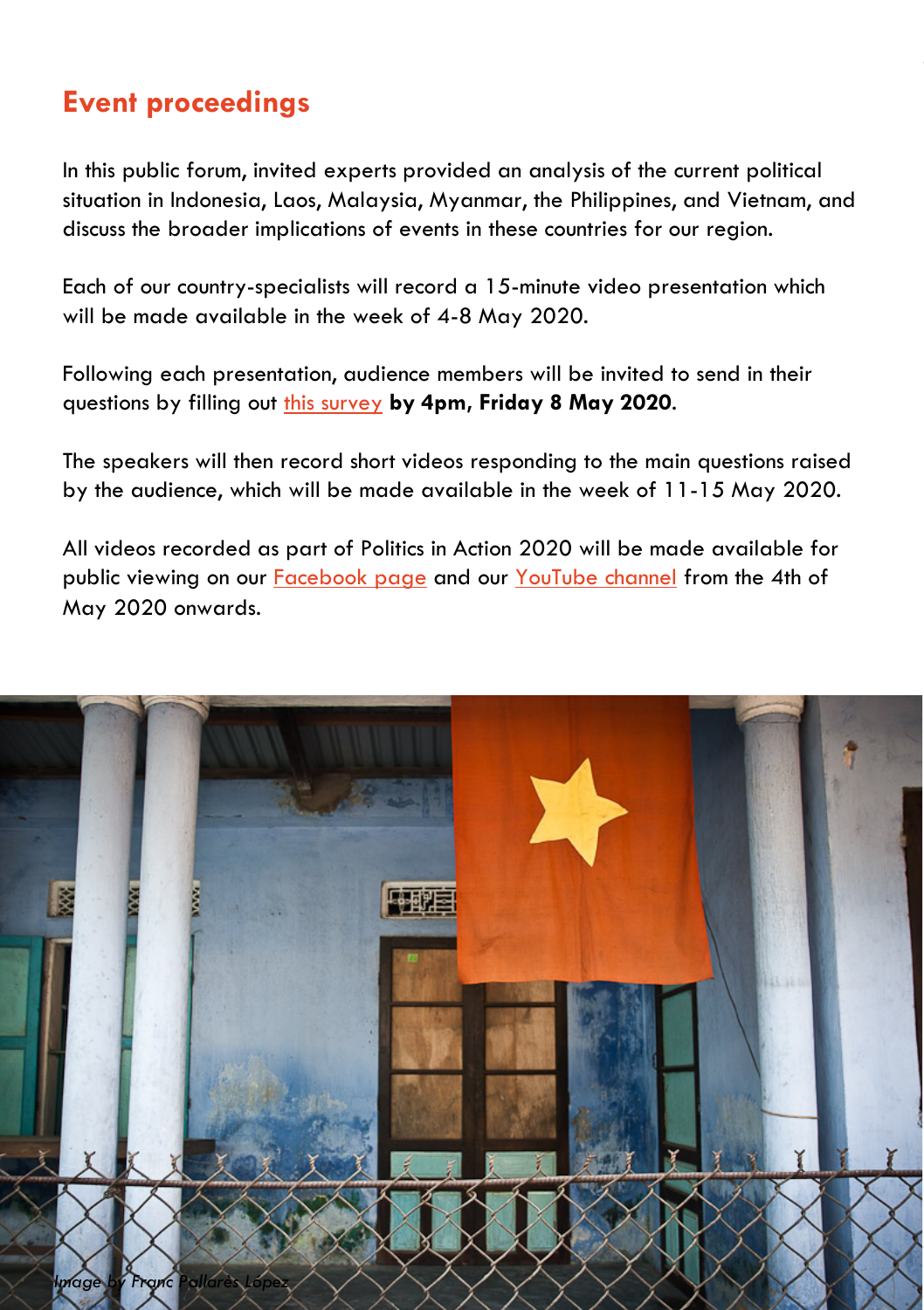# **Program:**

# **Week 1 - Video presentations**

| Day             | <b>Time</b> | <b>Topic</b>                               | <b>Presenter</b>        | <b>Institution</b>                               |  |
|-----------------|-------------|--------------------------------------------|-------------------------|--------------------------------------------------|--|
| Monday 4 May    | 17.00       | Laos                                       | Dr Kearrin Sims         | <b>James Cook University</b>                     |  |
| Monday 4 May    | 17.30       | Vietnam                                    | Dr Huong Le Thu         | <b>Australian Strategic Policy</b><br>Institute  |  |
| Tuesday 5 May   | 17.00       | Malaysia                                   | Dr Sebastian<br>Dettman | <b>Singapore Management</b><br>University        |  |
| Tuesday 5 May   | 17.30       | Myanmar                                    | Dr Susan Banki          | University of Sydney                             |  |
| Wednesday 6 May | 17.00       | Philippines                                | Dr Jean Franco          | University of the Philippines,<br><b>Diliman</b> |  |
| Wednesday 6 May | 17.30       | Indonesia                                  | Dr Risa Toha            | Yale-NUS, Singapore                              |  |
| Friday 8 May    | 09.00       | Wrap-up                                    | Dr Thomas Power         | University of Sydney                             |  |
| Friday 8 May    | 16.00       | Deadline to submit your questions to SSEAC |                         |                                                  |  |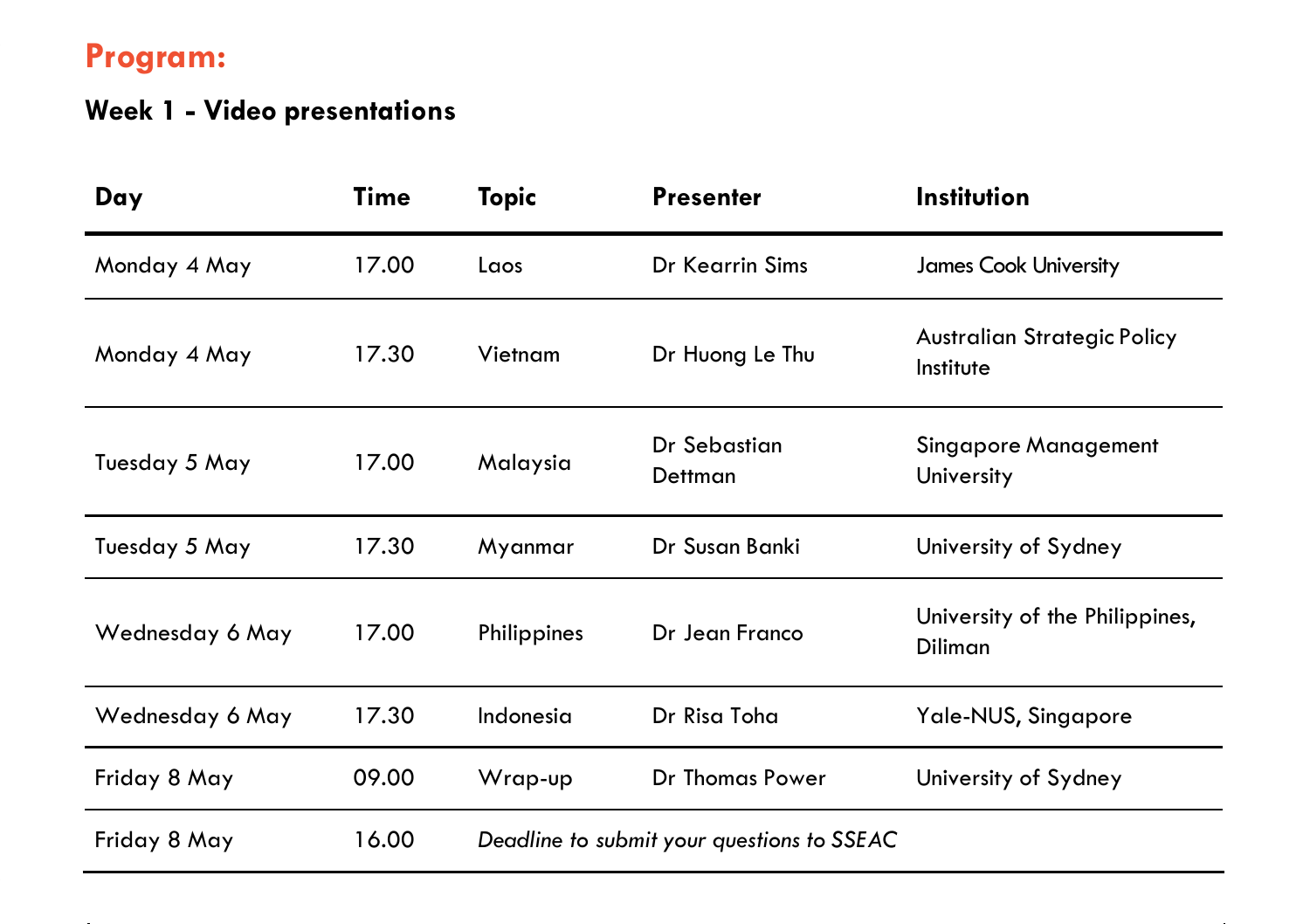# **Program:**

# **Week 2 – Q&A videos**

| Day              | <b>Time</b> | <b>Topic</b> | <b>Presenter</b>        | Institution                                     |
|------------------|-------------|--------------|-------------------------|-------------------------------------------------|
| Monday 11 May    | 17.00       | Laos         | Dr Kearrin Sims         | <b>James Cook University</b>                    |
| Monday 11 May    | 17.30       | Vietnam      | Dr Huong Le Thu         | <b>Australian Strategic Policy</b><br>Institute |
| Tuesday 12 May   | 17.00       | Malaysia     | Dr Sebastian<br>Dettman | <b>Singapore Management</b><br>University       |
| Tuesday 12 May   | 17.30       | Myanmar      | Dr Susan Banki          | University of Sydney                            |
| Wednesday 13 May | 17.00       | Philippines  | Dr Jean Franco          | University of the Philippines,<br>Diliman       |
| Wednesday 13 May | 17.30       | Indonesia    | Dr Risa Toha            | Yale-NUS, Singapore                             |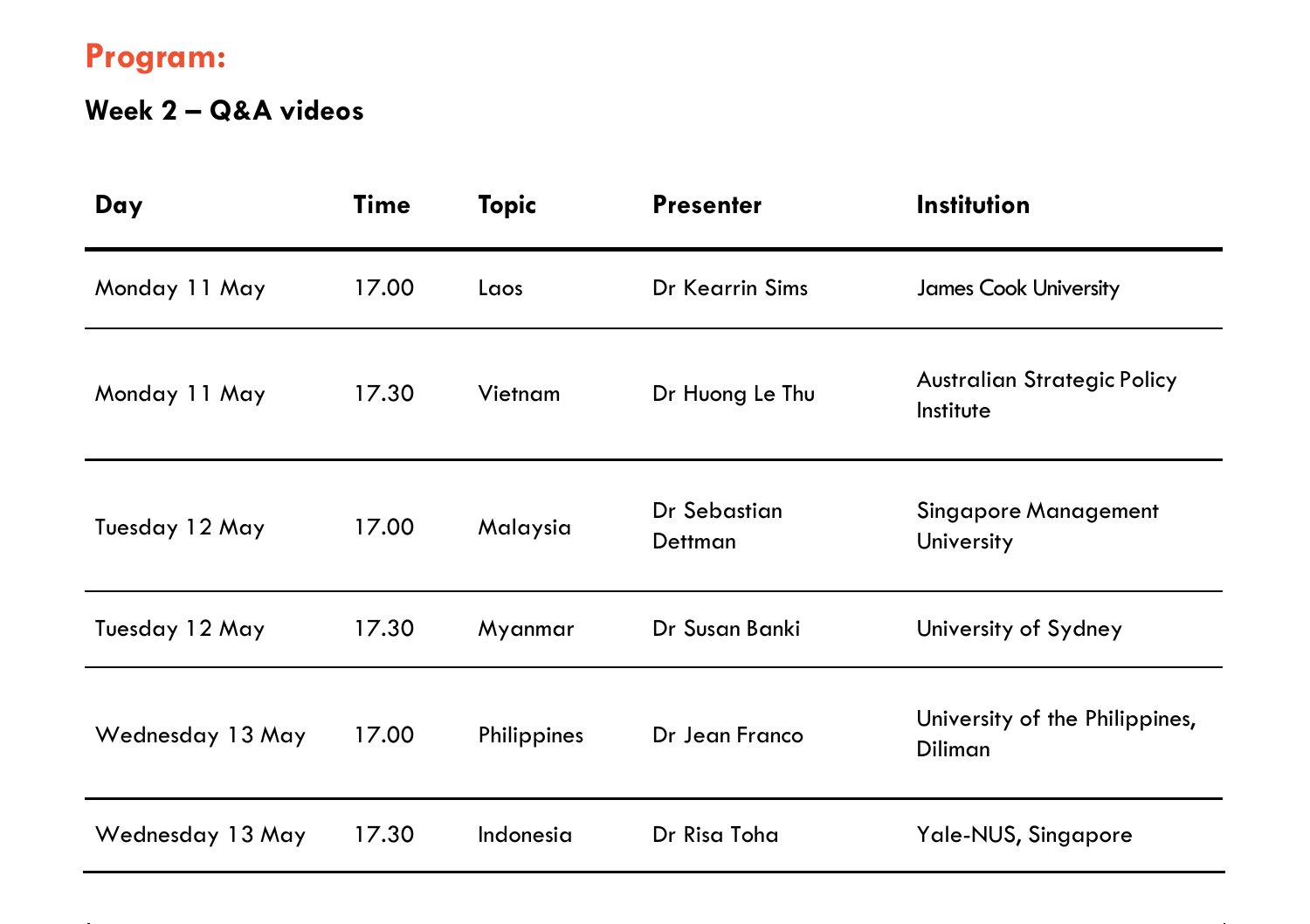## **Laos**

#### **Dr Kearrin Sims** James Cook University



Kearrin Sims is a critical development scholar trained in sociology and international relations. Kearrin has a keen interest in China's growing presence in Mainland Southeast Asia, and particularly how the Belt and Road Initiative is transforming the livelihoods and wellbeing of impoverished communities. Kearrin coordinates and lectures into James Cook University's (JCU) Master of Global Development. Kearrin is a Member of the Development Studies Association of Australia Executive Committee and Treasurer of the Association of Mainland Southeast Asia Scholars.

**Twitter:** @KearrinSims

## **Vietnam**

### **Dr Huong Le Thu** Australian Strategic Policy Institute



Huong Le Thu is a senior analyst at ASPI, Defence and Strategy Program. Prior to this, she worked at the Coral Bell School of Asia Pacific Affairs (ANU), Institute of Southeast Asian Studies (Singapore), and Institute of International Relations (Taiwan). Her research interests include multilateral security in Asia and foreign policy in post-socialist countries. She has held research fellowships at the University of Malaya and the ASEAN Secretariat. She is an alumna of the DKI Asia-Pacific Center for Security Studies (Honolulu) and a recipient of the US State Department Fellowship for East Asian Security and IISS ShangriLa Dialogue Southeast Asian Fellow.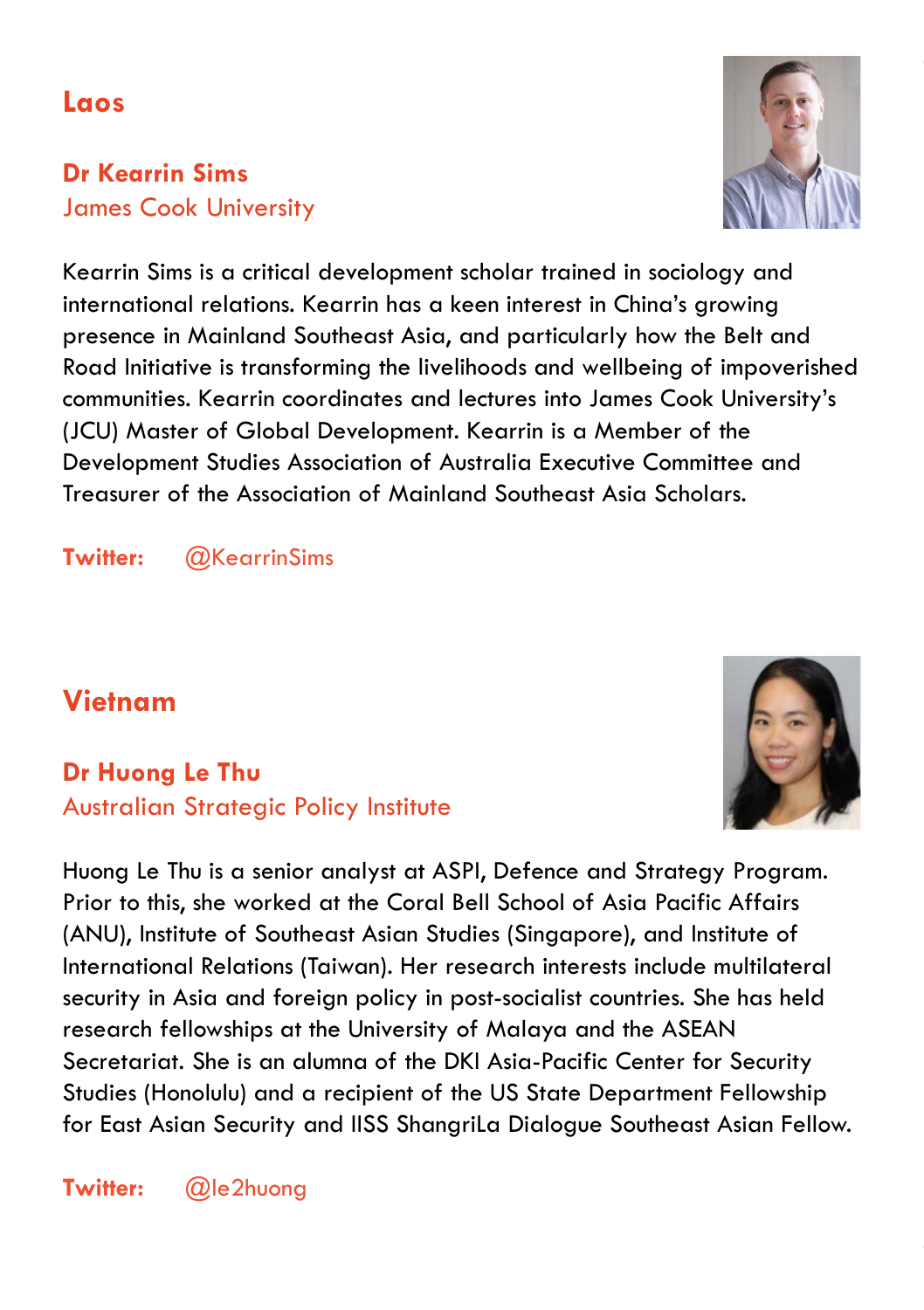## **Malaysia**

#### **Dr Sebastian Dettman** Singapore Management University

Sebastian Dettman is an Assistant Professor in the School of Social Sciences at Singapore Management University. He researches politics in Southeast Asia, particularly Malaysia and Indonesia, focusing on political parties, electoral competition, and democratization. He completed his PhD in the Department of Government at Cornell University in 2018, and a Masters in Southeast Asian Studies at the University of Michigan in 2012. Prior to SMU, he was a 2018-19 Postdoctoral Fellow in Contemporary Asia at the Shorenstein Center at Stanford University. His research has been published in Electoral Studies, Journal of Contemporary Asia, and South East Asia Research.

**Twitter:** @sebdettman

## **Myanmar**

**Dr Susan Banki** University of Sydney

Susan Banki's research interests lie in the political, institutional, and legal contexts that explain the roots of and solutions to international human rights violations. In particular, she is interested in the ways that questions of sovereignty, citizenship/membership and humanitarian principles have shaped our understanding of and reactions to various transnational phenomena, such as the international human rights regime, international migration and the provision of international aid. She is currently investigating the local, regional and international mechanisms (and the interactions between them) that serve as potential levers for change.



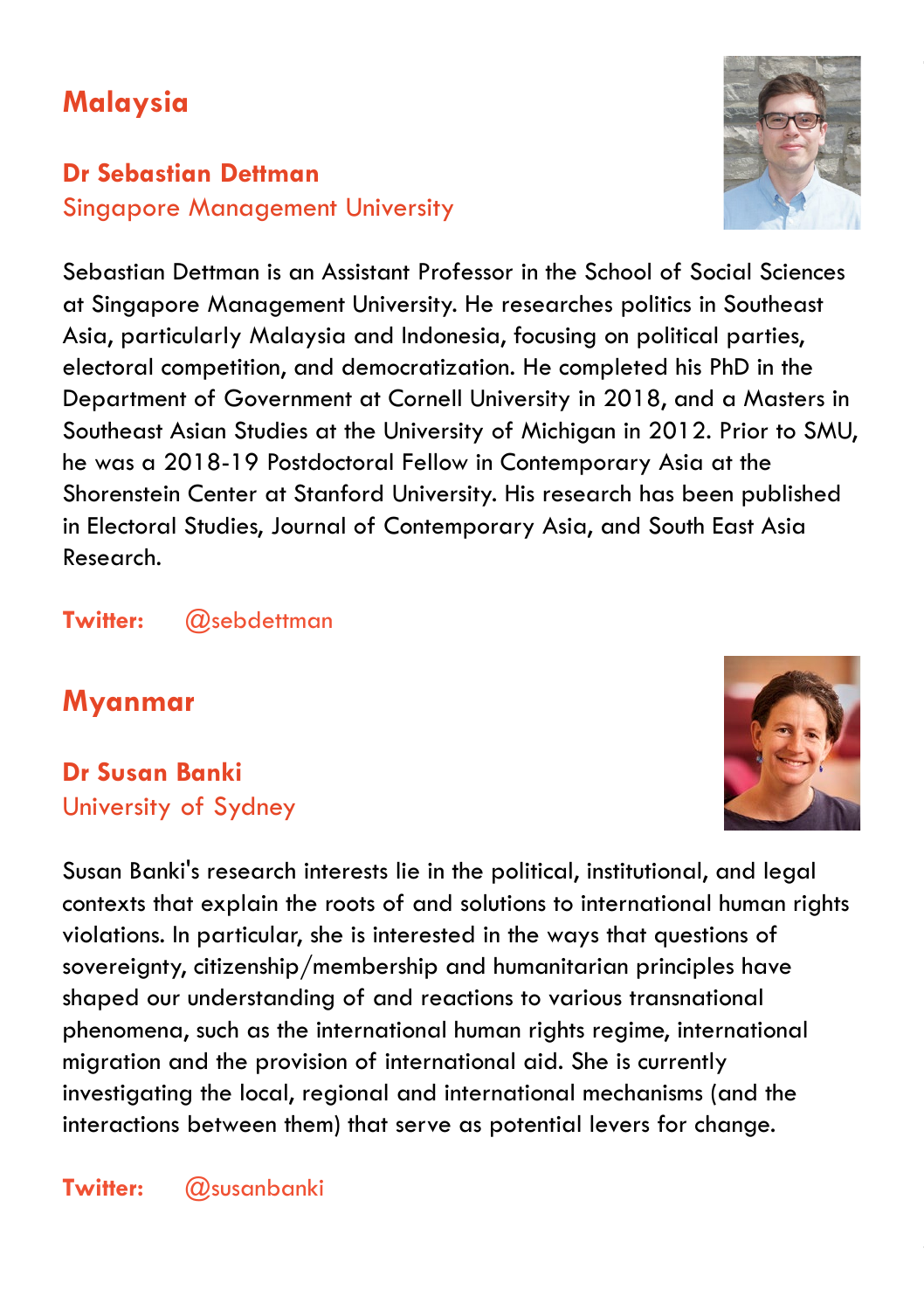## **Philippines**

## **Dr Jean Franco**

University of the Philippines, Diliman

Jean Encinas-Franco is an Assistant Professor in the Department of Political Science, University of the Philippines, Diliman. Her publications cover issues on gender and the politics of international migration from the Philippines. Her dissertation explores the politics of labor out-migration in the Philippines and the discursive representation of overseas Filipino workers as "modern-day heroes". Prior to this, she worked for 15 years at the Senate of the Philippine. Currently, she is editing a volume for the Philippine Migration Research Network and the Philippine Social Science Council assessing 50 years of state-sponsored labor migration from the Philippines.

#### **Twitter:** @francojean825

## **Indonesia**

**Dr Risa Toha** Yale-NUS, Singapore

Risa Toha is an Assistant Professor of Political Science at Yale-National University of Singapore. She completed her PhD at the University of California, Los Angeles. Prior to joining Yale-NUS, she was a postdoctoral Indonesia Fellow at the Ash Center for Democratic Governance and Innovation at the Harvard Kennedy School of Government in Cambridge, MA, and a Visiting Assistant Professor at Wheaton College, IL. Her current research lies at the intersection of ethnic politics, political violence, elections, and new democracies. Her book, *Rioting for Representation*, examines the rise and subsequent decline of ethnocommunal rioting during Indonesia's transition to democracy, is under contract with Cambridge University Press.



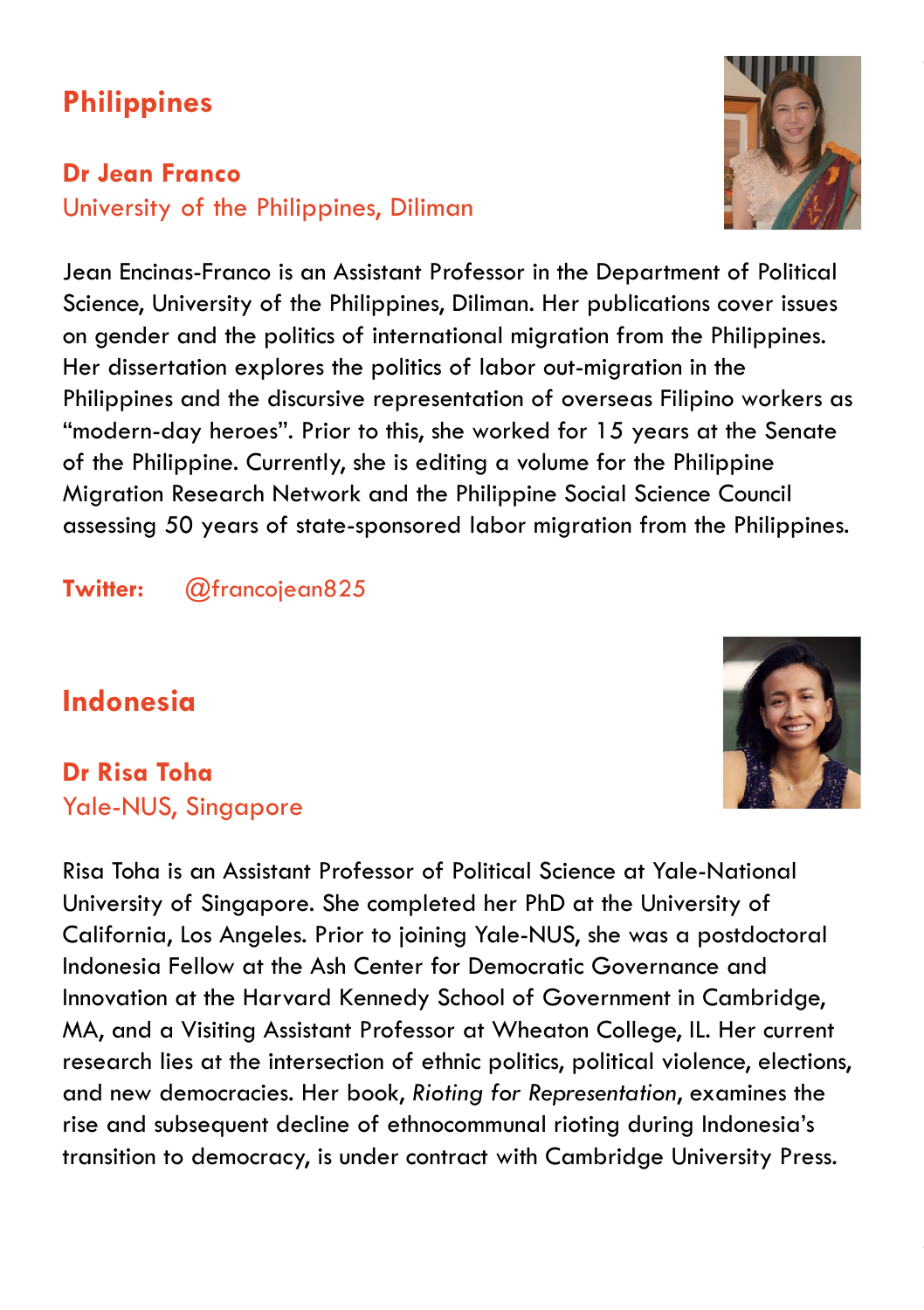## **Closing remarks**

#### **Dr Thomas Power** University of Sydney



Tom Power is a lecturer in the Department of Indonesian Studies at the University of Sydney, and undertook his doctoral studies at the Australian National University. His research focuses on democratisation and party politics in Indonesia. He is the co-editor of *From Stagnation to Regression: Indonesian democracy after twenty years* (ISEAS Publishing, forthcoming).

#### **Twitter:** @tpjpower